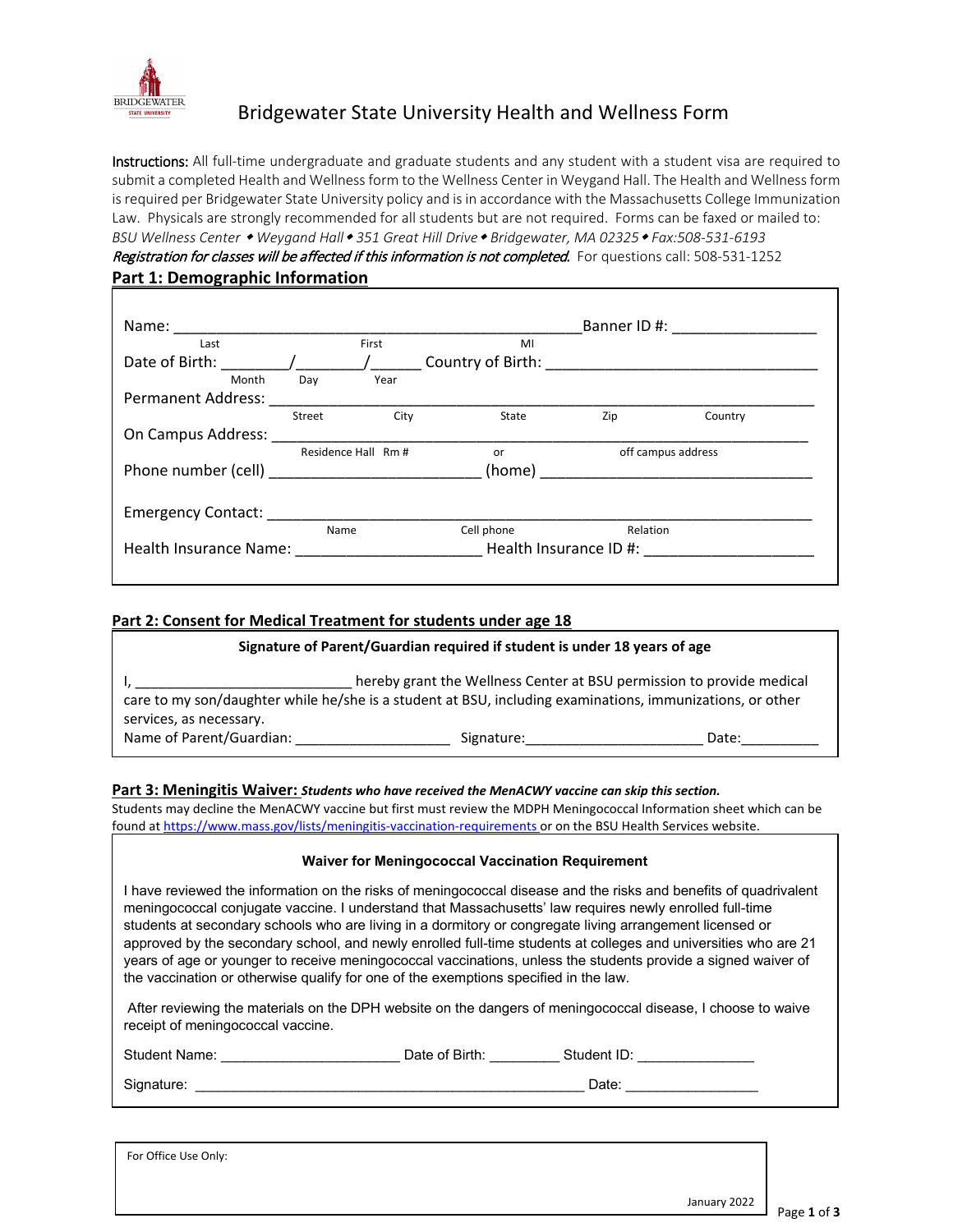

## **Required Immunizations for Bridgewater State University** *(to be completed by Health Care Provider)*

Name: \_\_\_\_\_\_\_\_\_\_\_\_\_\_\_\_\_\_\_\_\_\_\_\_\_\_\_\_\_\_ DOB: \_\_\_\_\_\_\_\_\_\_\_\_\_\_\_\_\_\_ Banner ID #:\_\_\_\_\_\_\_\_\_\_\_\_\_\_

Immunization requirements apply to all full time undergraduate and graduate students under 30 and all health science students. **Meningitis** requirements apply only to the group specified below. BSU requires **Covid vaccination and updated booster** for all undergraduate and graduate students regardless of age, who are attending in-person classes, living in residence halls, conducting research on campus, and participating in any on-campus activities.

Check here if you are **over age 30 and not** an international student

| <b>Tdap Vaccine</b><br>1 dose given at age 7-12<br>month day year<br>Td or Tdap: if over 10<br>years since last Tdap<br>month day year                                                                                                                                                                                                                                                                                                                                                        | MMR#1 (on or after 1 <sup>st</sup><br>birthday)<br>month day year<br>MMR #2 (given $\geq$ 28 days<br>after dose 1)<br>month day year | <b>Hepatitis B #1</b><br>$\sqrt{1}$<br>month day year<br><b>Hepatitis B#2</b><br>month day<br>year<br><b>Hepatitis B#3</b><br>month day<br>year | Varicella (Chicken Pox)<br>Varicella Dose #1<br>$\overline{\phantom{a}}$<br>month year<br>Varicella #2 (> 4 weeks after dose<br>1)<br><b>OR</b><br>month vear<br>month year |  |  |
|-----------------------------------------------------------------------------------------------------------------------------------------------------------------------------------------------------------------------------------------------------------------------------------------------------------------------------------------------------------------------------------------------------------------------------------------------------------------------------------------------|--------------------------------------------------------------------------------------------------------------------------------------|-------------------------------------------------------------------------------------------------------------------------------------------------|-----------------------------------------------------------------------------------------------------------------------------------------------------------------------------|--|--|
|                                                                                                                                                                                                                                                                                                                                                                                                                                                                                               | All newly enrolled FT students $\leq$ 21 years given on or after the student's $16^{th}$ birthday                                    | Meningococcal Vaccine (MenACWY)*                                                                                                                |                                                                                                                                                                             |  |  |
| $\frac{1}{\frac{1}{2}}$ month day year<br>*Students may decline the MenACWY vaccine. Students must read the MDPH Meningococcal Information and sign the Waiver for<br>Meningococcal Vaccination Requirement found on page 1.<br>Covid-19 Vaccine (required for any student participating in on campus activities)<br>Vaccine Name: _______________<br>Dose #2 (if 2 dose series): $\frac{1}{\sqrt{2}}$<br>Booster: $\frac{\sqrt{2}}{2}$<br>month day year<br>month day year<br>month day year |                                                                                                                                      |                                                                                                                                                 |                                                                                                                                                                             |  |  |
| Tuberculosis Test $\Box$ Check here if student low risk for TB<br>If positive: Chest x-ray $\frac{1}{\sqrt{1-\lambda}}$ Result $\Box$ Positive $\Box$ Negative Treated: $\Box$ Yes<br>$\square$ No<br>M<br>$D \Box$<br>Y<br>IGRA (Interferon Gamma Release Assay)<br>Date of IGRA blood Test: __/__/___ Result □ Positive □ Negative Treated: □ Yes<br>$\square$ No                                                                                                                           |                                                                                                                                      |                                                                                                                                                 |                                                                                                                                                                             |  |  |
| Health Care Provider Name (Please print.)                                                                                                                                                                                                                                                                                                                                                                                                                                                     | <b>Health Care Provider Information (Please complete.)</b><br><b>Office Address</b>                                                  |                                                                                                                                                 |                                                                                                                                                                             |  |  |
|                                                                                                                                                                                                                                                                                                                                                                                                                                                                                               |                                                                                                                                      |                                                                                                                                                 |                                                                                                                                                                             |  |  |

| <b>Health Care Provider Signature</b><br><b>OVIDER JIEI</b> | Date | none |
|-------------------------------------------------------------|------|------|

For Office Use Only: